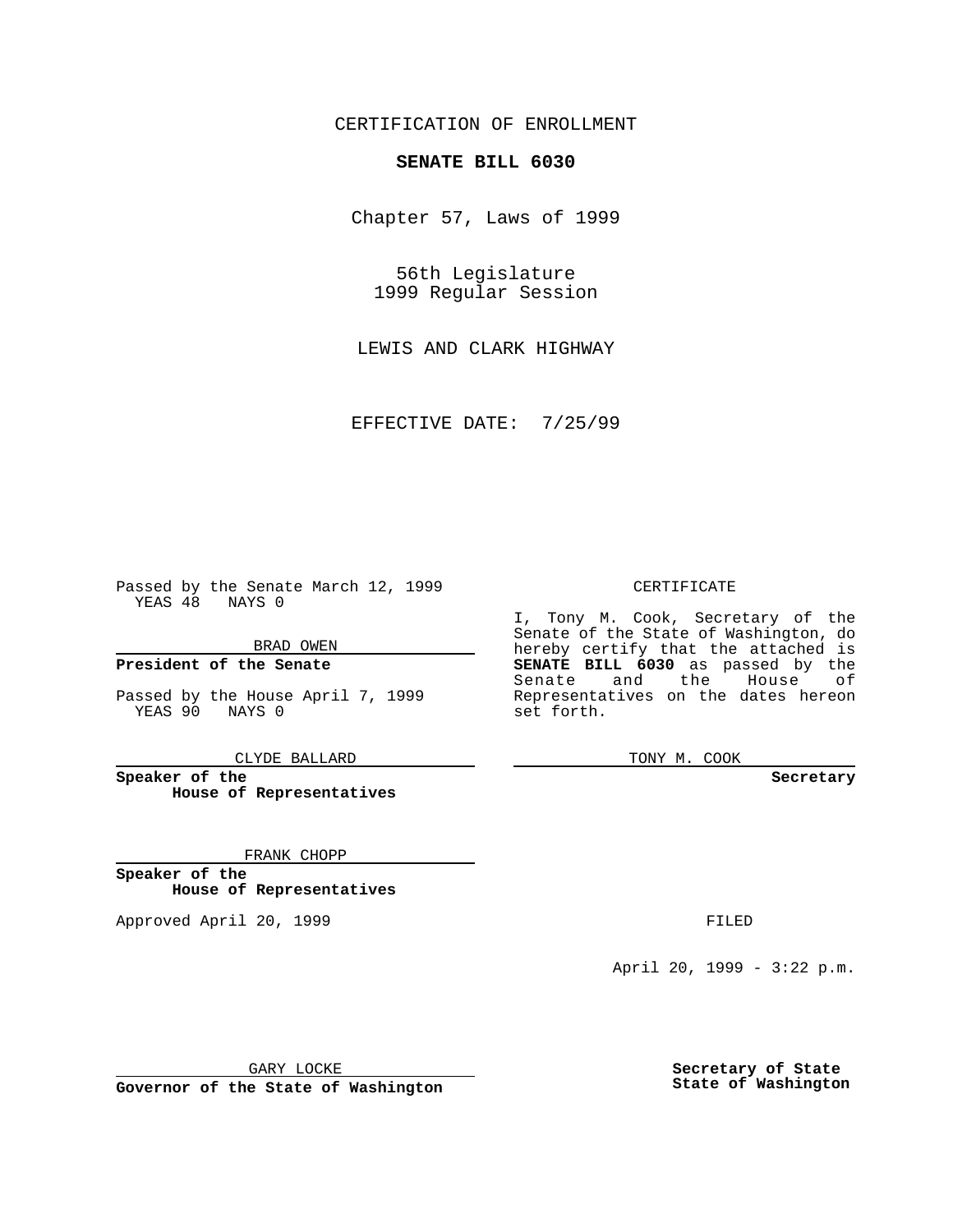## **SENATE BILL 6030** \_\_\_\_\_\_\_\_\_\_\_\_\_\_\_\_\_\_\_\_\_\_\_\_\_\_\_\_\_\_\_\_\_\_\_\_\_\_\_\_\_\_\_\_\_\_\_

\_\_\_\_\_\_\_\_\_\_\_\_\_\_\_\_\_\_\_\_\_\_\_\_\_\_\_\_\_\_\_\_\_\_\_\_\_\_\_\_\_\_\_\_\_\_\_

Passed Legislature - 1999 Regular Session

**State of Washington 56th Legislature 1999 Regular Session By** Senator Snyder

Read first time 02/23/1999. Referred to Committee on Transportation.

1 AN ACT Relating to the Lewis and Clark Highway; and amending RCW 2 47.22.020.

3 BE IT ENACTED BY THE LEGISLATURE OF THE STATE OF WASHINGTON:

4 **Sec. 1.** RCW 47.22.020 and 1970 ex.s. c 51 s 176 are each amended 5 to read as follows:

6 There is established the Lewis and Clark Highway, which shall be 7 composed of the following existing routes: State route 193 from the 8 junction of state route 12 at Clarkston to Wawawai River Road; state 9 route ((number)) 12 from Clarkston to Waitsburg; state route ((number)) 10 124 from Waitsburg to Pasco (west); state route ((number)) 12 from 11 Pasco to Waitsburg via Wallula and Walla Walla (east); state routes 395 12 and 82 from state route 12, through the Tri-Cities region, to the 13 junction at state route  $14i$ ; state route ((number)) 14 from ((Pasco)) 14 the junction of state routes 395 and 82 to Maryhill; state routes 15 (( $\frac{5}{15}$  )  $\frac{14}{7}$ ) and 5 (( $\frac{3}{100}$  from Maryhill to (( $\frac{7}{100}$ ) 16 <del>junction</del>)) state route 432 through Longview to state route 4; state 17 route 4 from Longview to the junction with state route 101 near the 18 vicinity of Johnson's landing; state route ((number)) 401 from Naselle 19 junction to Megler; ((and)) state route ((number)) 101 from Megler